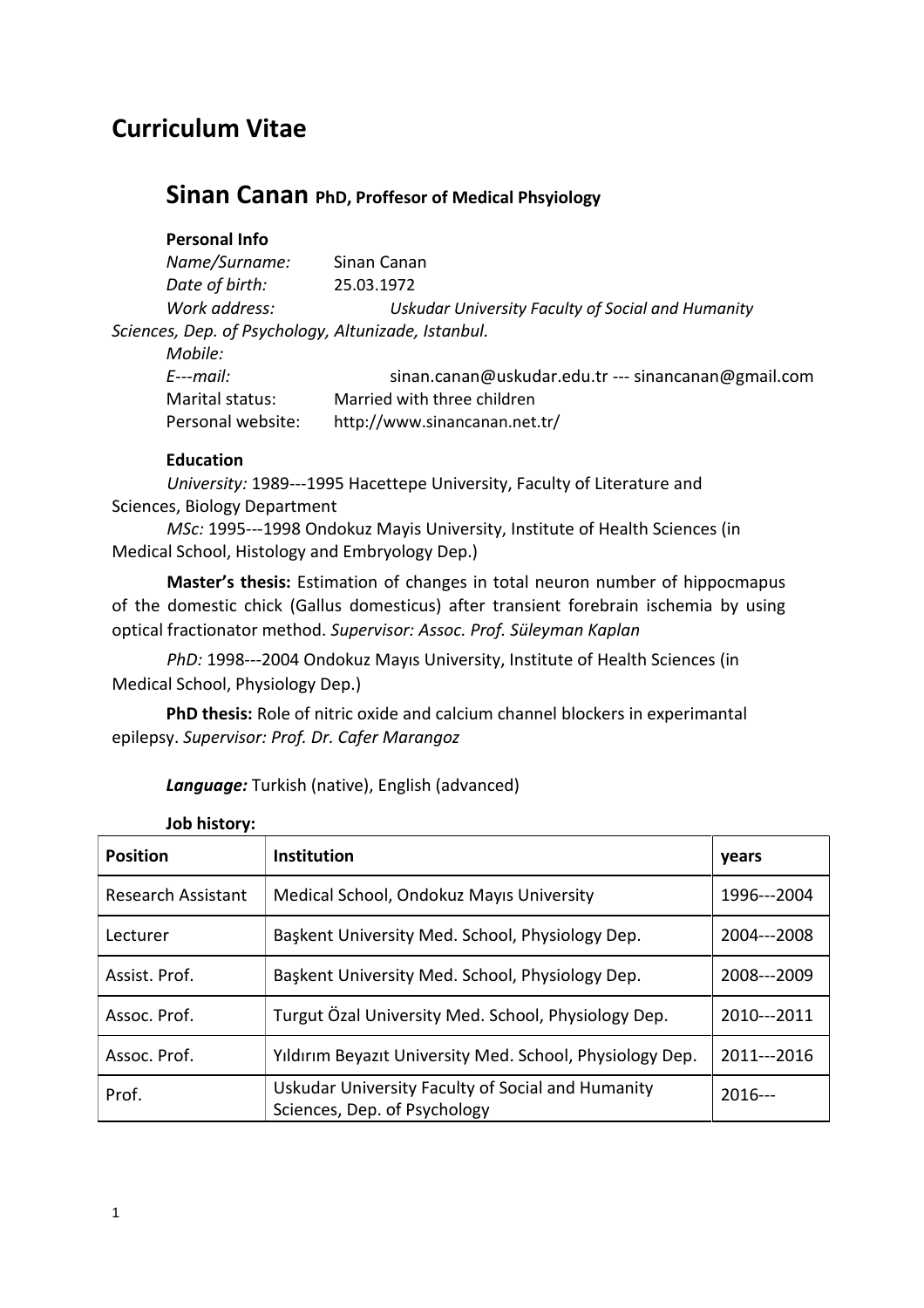## **Selected International Publications**

- 1. Şahin, B., Aslan, H., Ünal, B., **Canan**, **S.,** Bilgiç, S., Kaplan, S., Tümkaya, L., (2001) Brain volumes of the lamb, rat and bird do not show hemispheric asymmetry: a stereological study. *Image Analysis and Stereology*. **20**: 9---13.
- 2. Kaplan, S., **Canan**, **S.,** Aslan, H., Ünal, B., Şahin. B. (2001) A simple technique to measure the movements of the microscope stage along the x and y axes for stereological methods. Journal of Microscopy. 203(3): 321---325.
- 3. **Canan**, **S.**, Pakkenberg, B., Kaplan, S., Aslan H. (2002) A stereological investigation on the effects of forebrain ischemia on hippocampal neuron number in chick. *Neuroscience Research Communications, 30(1): 27---33.*
- 4. Şahin, B., Aslan, H., **Canan, S.**, Kaplan, S., Unal, B., Odacı E. (2002) A stereological estimation of total neuron number and volume of the hippocampus at one and seven day---old chicks. *Neuroscience Research Communications*, 31(1): 29---38.
- 5. Savaş, H.A., Ünal, B., Erbağcı, H., İnalöz, S., Herken, H., Canan, S., Gümüşburun, E., Zoroğlu, S.S. (2002) Hippocampal volume in schizophrenia and its relationship with risperidone treatment: A stereological study. *Neuropsychobiology*. **46(2)**: 61---66.
- 6. Ünal, B., Bradley, P.M., Şahin, B., **Canan, S.**, Aslan, H., Kaplan, S. (2002) Estimation of Numerical Density and Mean Synaptic Height in Chick Hippocampus 24 and 48 Hours After Passive Avoidance Training. *Developmental Brain Research*, **136**: 135-144.
- 7. Kaplan, S., Rağbetli, M.Ç., **Canan, S.**, Sahin, B., Marangoz, C. (2003) Numerical density of pyramidal neurons in the hippocampus of 4 and 20 week old male and female rats. *Neuroscience Research Communications*, **32(1)**: 37---48.
- 8. Taşçı, N., Ankaralı, S., Demir, Ş., **Canan, S.**, Marangoz, C. (2003) L---Arginine potentiates monosynaptic and polysynaptic spinal reflexes. *Neuroscience Research Communications*, **32(3)**: 161---173.
- 9. Keskin, M., Akbaş, H., Uysal, O.A., **Canan, S**., Ayyıldız, E., Ağar, E., Kaplan, S. (2004) Enhancement of nerve regeneration and orientation across a gap by using the nerve graft within vein conduit graft: A functional, stereological, and electro- --physiological study. *Plastic and Reconstructive Surgery* 113: 1372---1379.
- 10. Bostancı, Ö., Bağırıcı, F., Canan, S. (2006) A calcium channel blocker flunarizine attenuates the neurotoxic effects of iron. *Cell Biol Toxicol*. **22**: 119–125.
- 11. Acar M, Karacalar A, Ayyildiz M, Unal B, **Canan S**, Agar E, Kaplan S. (2008) The effect of autogenous vein grafts on nerve repair with size discrepancy in rats: An electrophysiological and stereological analysis. *Brain Research* 10;1198:171---81.
- 12. **Canan S**, Bozkurt HH, Acar M, Vlamings R, Aktas A, Sahin B, Temel Y, Kaplan S. (2008) An efficient stereological sampling approach for quantitative assessment of nerve regeneration. *Neuropathology and Applied Neurobiology*. **34**(6):638-49.
- 13. **Canan S**, Aktaş A, Ulkay MB, Colakoglu S, Ragbetli MC, Ayyildiz M, Geuna S, Kaplan S. (2008) Prenatal exposure to a non---steroidal anti---inflammatory drug or saline solution impairs sciatic nerve morphology: a stereological and histological study. *Int J Dev Neurosci*. **26**(7):733---8.
- 14. **Canan S**, Ankarali S, Marangoz C. (2008) Detailed spectral profile analysis of penicillin- --induced epileptiform activity in anesthetized rats. *Epilepsy Res*. 82(1):7---14.
- 15. Gocmen---Mas N, Pelin C, Canan S, Yazici AC, Zagyapan R, Senan S, Karabekir HS, Sahin B. (2009) Stereological evaluation of volumetric asymmetry in healthy human cerebellum. *Surg Radiol Anat*. 31:177---81.
- 16. Kürkçüoğlu, A., Pelin, C., **Canan, S.,** Zağyapan, R., Şahinoğlu, Z., Özsoy, Ö.P. (2011) A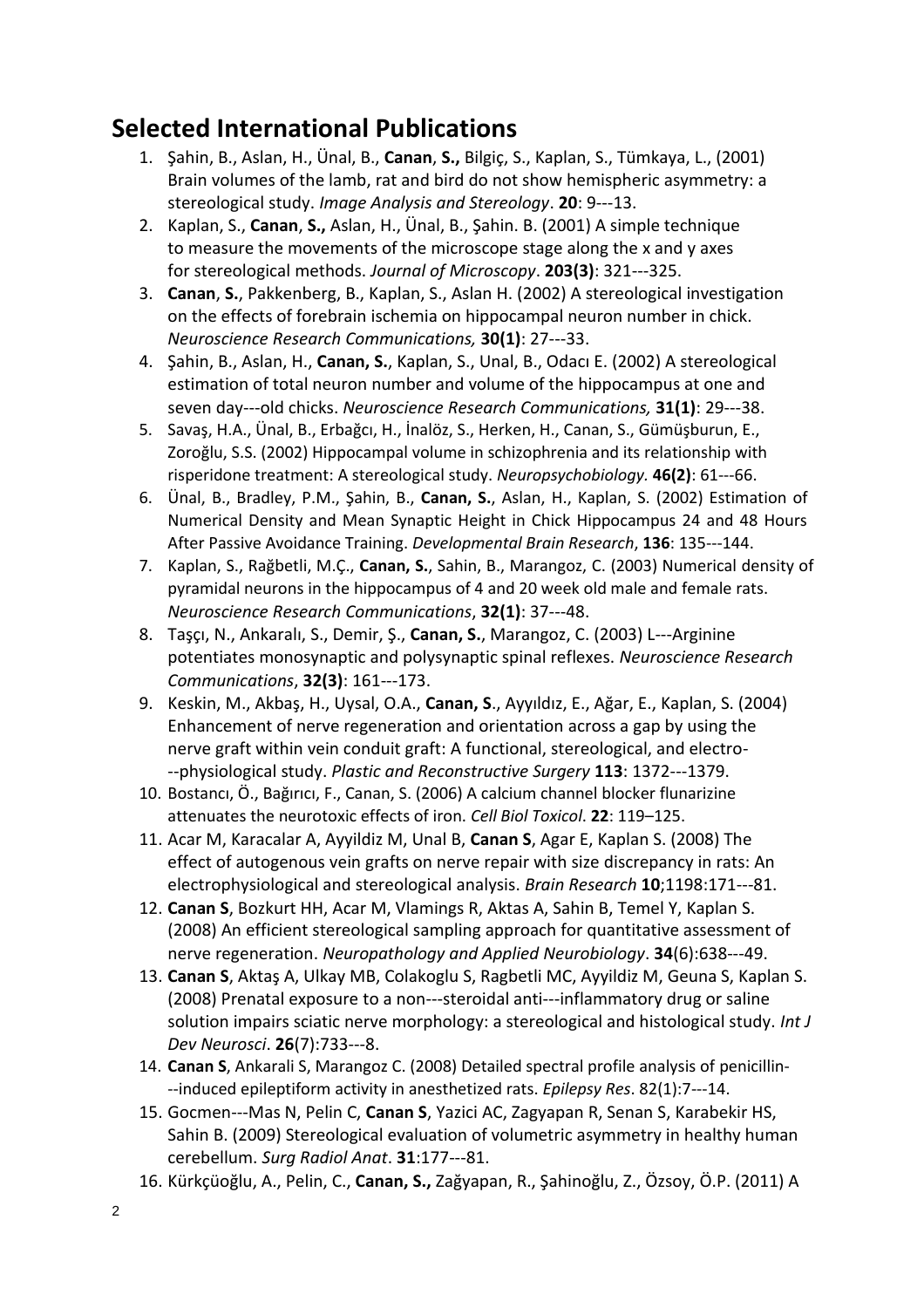comparison of facial soft tissue thickness in Anatolian pre---pubertal and postpubertal subjects in relation to different facial patterns. Anatomy (International Journal of Experimental and Clinical Anatomy). 5: pp.7---17.

- 17. Erbagci, H., Kizilkan, N. Ozbag, D., Erkilic, S. Kervancioglu, P., **Canan, S.** Gumusburun, E. (2012) Postnatal growth in the rat pineal gland: A stereological study. Anatomia Histologia Embryologia (Baskıda)
- 18. Kaplan, S., **Canan, S.** Unbiased Stereological Techniques (2012, Editorial) Neuroquantology, Vol 10, No 1, pp: 9---10.
- 19. Altunkaynak, B.Z., Önger, M.E., Altunkaynak, M.E., Ayrancı, E., **Canan, S.** (2012) A Brief Introduction to Stereology and Sampling Strategies: Basic Concepts of Stereology. Neuroquantology, Vol 10, No 1, pp: 31---43.
- 20. Kaplan, S., Odacı, E., **Canan, S.,** Onger, M.E., Aslan, H., Ünal, B. (2012) The Disector Counting Technique. Neuroquantology, Vol 10, No 1, pp: 44---53.
- 21. Kaplan, S., **Canan, S.,** Altunkaynak, M.E., Odaci, E., Aslan, H., Unal, B. (2012) An Unbiased Way to Estimate Total Quantities: The Fractionator Technique. Neuroquantology, Vol 10, No 1, pp 54---65.
- 22. Elibol---Can B1, Dursun I, Telkes I, Kilic E, Canan S, Jakubowska---Dogru E, (2014) Examination of age---dependent effects of fetal ethanol exposure on behavior, hippocampal cell counts, and doublecortin immunoreactivity in rats. Dev Neurobiol. 74(5):498---513. doi: 10.1002/dneu.22143.

# **Scientific interests**

- Stereology, morphemetry, neurostereology and stereology education
- **Behavioral neuroscience**
- Experimental epilepsy models
- Chaotic dynamics in biology
- Fractal geometry
- Electrophysiology, EEG, dignal analysis techniques
- Sensory physiology
- Public neuroscience education

## **Personal interests**

- Digital photography
- Digital art, fractal geometry
- Digital image processing
- Philosophy of science
- Internet publishing
- Popular science writing
- Music arrangment, home recording

## **Teaching experiences**

Medical Physiology lectures Introduction to physiology Nervous system physiology Sensory physiology Muscle physiology